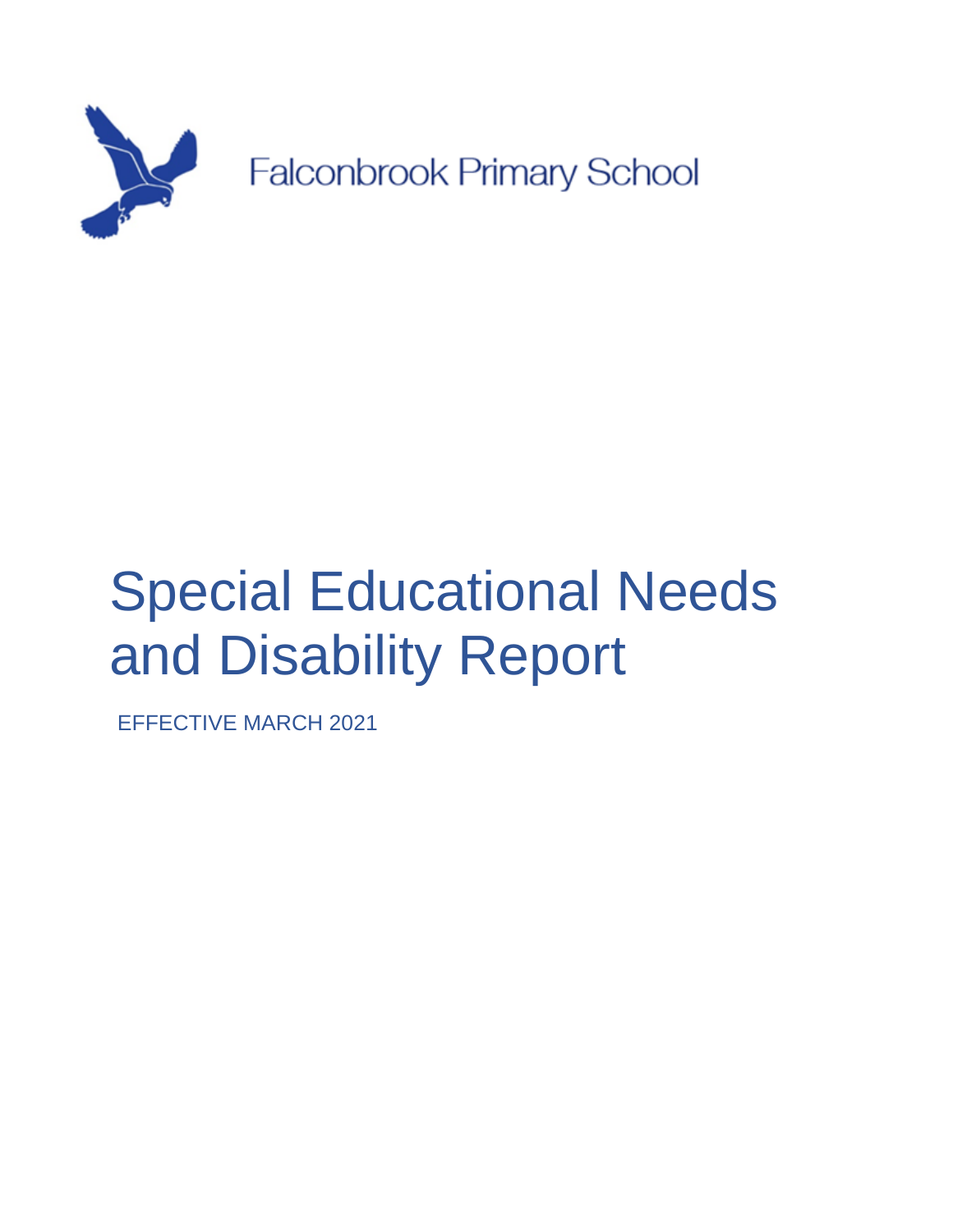# **Table of Contents**

| 1. |  |
|----|--|
| 2. |  |
|    |  |
|    |  |
|    |  |
|    |  |
|    |  |
|    |  |
|    |  |
|    |  |
|    |  |
|    |  |
| 3. |  |
| 4. |  |
| 5. |  |
|    |  |
|    |  |
|    |  |
|    |  |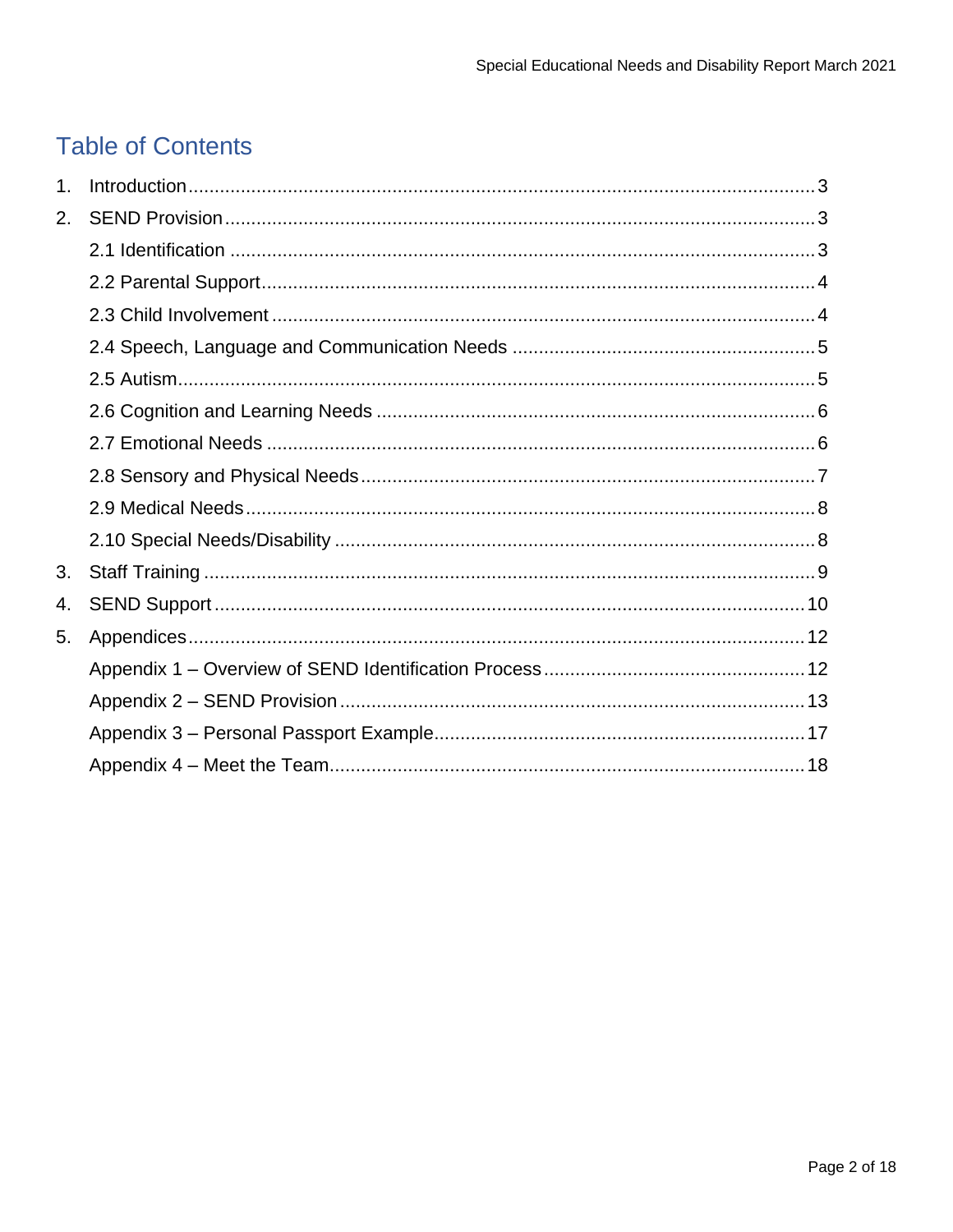# <span id="page-2-0"></span>**1. Introduction**

Falconbrook Primary School is a mainstream, community school with a strong commitment to inclusion. We aim to provide a safe, caring environment which supports creativity and encourages the aspirations of our children and our community. We want our children, our staff and our communities to develop and achieve – constantly learning, reflecting and innovating so that we are delivering our best, and our best keeps getting better.

As a Wandsworth School we access services and support through the [Wandsworth SEND Local Offer](https://thrive.wandsworth.gov.uk/kb5/wandsworth/fsd/home.page)

Our Special Educational Needs Coordinator is Ms Sheila Tugwell. She can be contacted by phone on 0207 2287706 or email at [admin@falconbrook.net.](mailto:admin@falconbrook.net)

# <span id="page-2-1"></span>2. SEND Provision

#### *How do we meet the needs of children with SEND at Falconbrook?*

Children with Special Educational Needs and Disabilities can expect:

- to be fully included in class lessons and school life
- to work on the same curriculum as the other children in their class
- additional lessons or activities, tailored to their individual needs

To ensure that class teachers can successfully include pupils with SEND in lessons they:

- are provided with detailed information about the Special Educational Needs of children in their class
- participate in all meetings concerning the child
- are part of a supportive teaching team with great shared expertise
- receive on-going training aimed at developing their own understanding of special needs
- are supported by teaching assistants, who have knowledge and expertise in working with children with SEND and who also receive on-going training
- have access to a wide range of teaching and learning materials in their classrooms
- use a whole school teaching approach which suits a wide-range of learning styles and abilities

# <span id="page-2-2"></span>**2.1 Identification**

#### *How does the school decide whether a child has special educational needs and what extra help they will need?*

Class teachers, supported by the senior leadership team, make termly assessment of progress for all pupils. Through this process, we are able to identify children who are making less than expected progress given their age and individual circumstances. This can be characterised by progress which:

- Is significantly slower than that of their peers starting from the same baseline
- Fails to match or better the child's previous rate of progress
- Fails to close the attainment gap between the attainment gap between the child and their peers
- Widens the gap
- Behavioural differences (SEMH)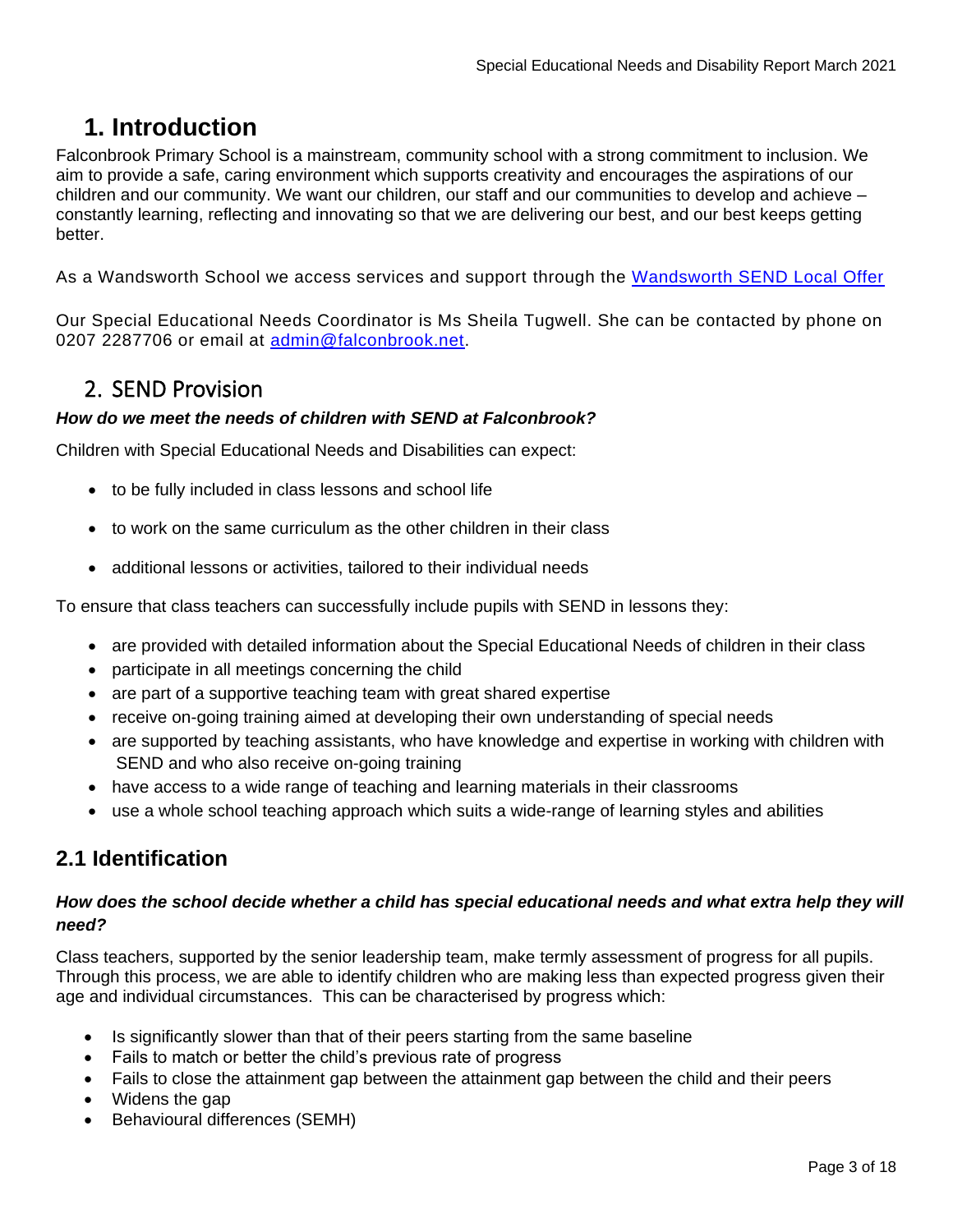Our first response to inadequate progress is to put in place some 'targeted interventions' such as a 'catch-up programme', opportunities for 'over-learning' or extra support in class or the playground.

If the child is still making less than expected progress after a reasonable period of receiving extra help, we then consider whether the child has Special Educational Needs. We can only decide that a child has a significant learning difficulty through careful and rigorous assessment. At Falconbrook, this will usually be carried out by a specialist teacher, health professional or by our Educational Psychologist (EP). Parents are always consulted and their permission sought before such an assessment is carried out. Their views and those of the child form an important part of any assessment. The assessments may reveal a learning difficulty and indicate that the child will need significant extra support in order to progress well. Under such circumstances the support given is considered to be Special Educational Needs Support.

Please see Appendix 1 for Overview of SEND Identification Process.

## <span id="page-3-0"></span>**2.2 Parental Support**

#### *What support do we give you as the parent of a child with SEND?*

Whenever a teacher has a concern about a child they always tell the parents and discuss it with them. Parents will be consulted about any steps taken to helping their child and their opinions valued. They will always be informed if their child is receiving Special Educational Needs Support and encouraged to attend any meetings at school to do with their child, such as Individual Education Plan (IEP) meetings (as well as the normal parents' evenings when they speak to the Class Teacher about the child's classwork and general progress). We know that parents know their children best and we listen and act when parents express concerns about their child's development.

If you are worried about any aspect of your child's progress, it is best to first speak to the Class Teacher. However, you are always welcome to speak with the SENCO should you wish to do so.

## <span id="page-3-1"></span>**2.3 Child Involvement**

#### *How will my child be involved in and consulted about how their special educational needs are met and what progress they are making?*

When we are assessing children to find out about their strengths and needs, we always seek their views – we might, for example, ask them 'what do you enjoy doing at school?' or 'what things do you find difficult at school?' or 'how can we help you?' We choose a way of communicating these questions that suits the child and they respond using their favoured form of communication.

We encourage self-assessment at Falconbrook and where appropriate children will be asked to suggest targets for themselves. Otherwise, targets are set, for example by the Speech and Language Therapist who will talk through them with the child in language that they understand. Assessment is ongoing and involves the child – so at the beginning of a session of say, Speech and Language Therapy, the child will be reminded of their targets and at the end asked how they thought they did that day. The adult will share her views with the child. Where appropriate, children attend all or part of target-setting and review meetings.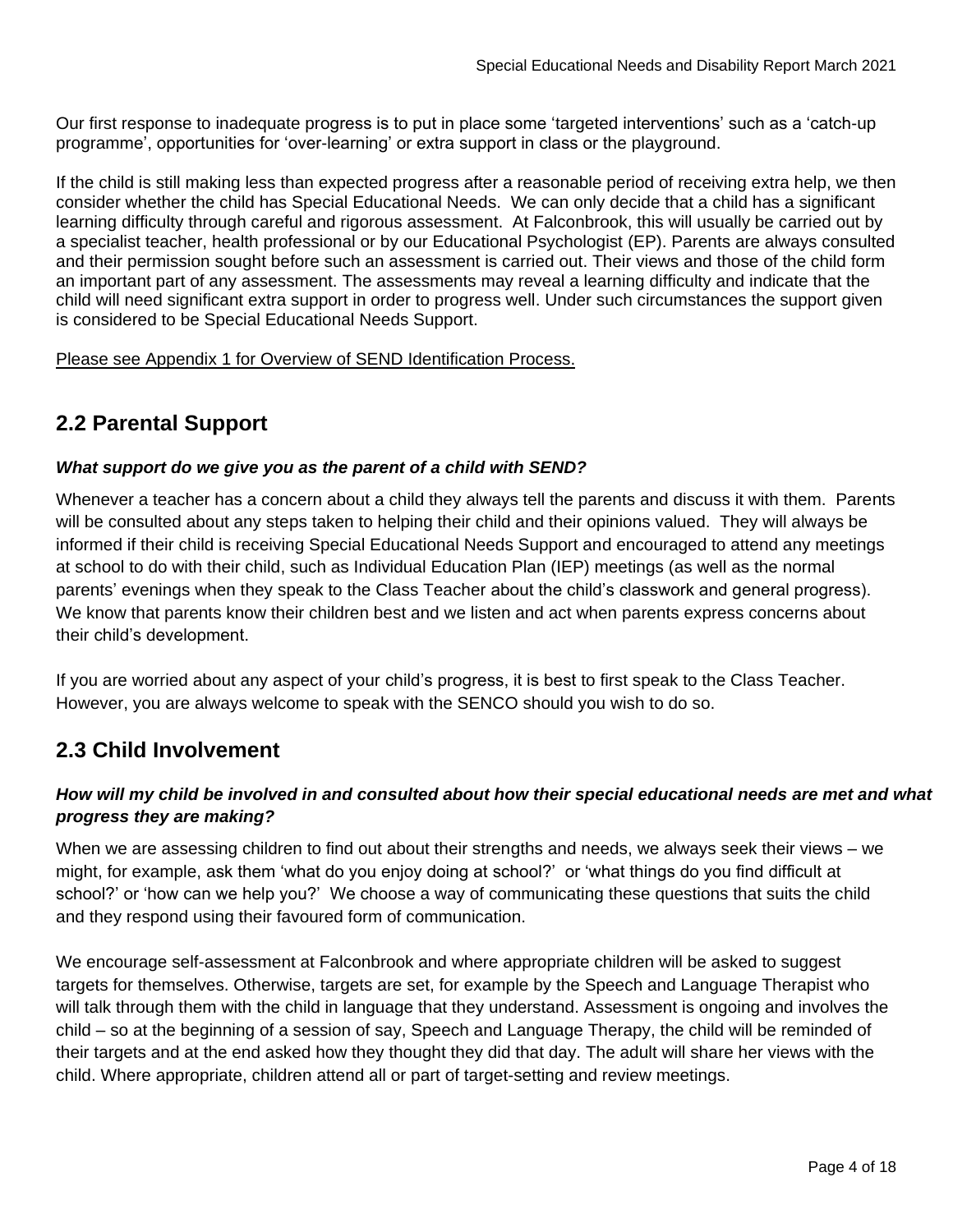# <span id="page-4-0"></span>**2.4 Speech, Language and Communication Needs**

#### *How do we help children with Speech, Language and Communication needs (SLCN)?*

Children with SLCN have difficulty in communicating with others. This may be because:

- they have difficulty saying what they want to
- understanding what is said to them *or*
- they do not understand or use social rules of communication e.g., taking turns

We are well supported by [Wandsworth Speech and Language Therapy Service](https://thrive.wandsworth.gov.uk/kb5/wandsworth/fsd/service.page?id=fVXLVW90mZg&familychannel=0) who provide training, advice and direct intervention and assessment as needed.

Falconbrook follows a topic-based curriculum which is ideally suited to children with language difficulties. By linking subjects by a common topic, children get a chance to hear and practise the new vocabulary and concepts associated with that topic thereby enabling them to remember it and use it appropriately in a range of contexts.

If a child has difficulty understanding or using language their teacher may provide:

- sessions in a language booster group
- additional adult support in class to help break down instructions, etc.

Our Early Years team are currently trialling [Nuffield Early Language Intervention](https://www.nuffieldfoundation.org/project/nuffield-early-language-intervention) to boost their children's language skills.

If a child continues to have language difficulties, we will seek parental permission to refer them for a Speech and Language Assessment. If this reveals that the child has significant language difficulties the child can expect the following:

- A programme of intervention planned by the Speech and Language Therapist which will be delivered at least weekly by a trained Teaching Assistant.
- Termly or half-termly monitoring and reviewing of the programme by the Speech and Language Therapist
- Termly updates with parents and teachers to discuss progress and outcomes of intervention and reviews

## <span id="page-4-1"></span>**2.5 Autism**

#### *How do we help children with Autism?*

We work with the Wandsworth [Autism Advisory Service \(WAAS\)](https://thrive.wandsworth.gov.uk/kb5/wandsworth/fsd/service.page?id=q2Hxo3YORJk&familychannel=0) to meet the needs of our pupils with autism.

Falconbrook provides an environment that can benefit children with autism in that:

• Very clear routines are in place in the classroom and across the school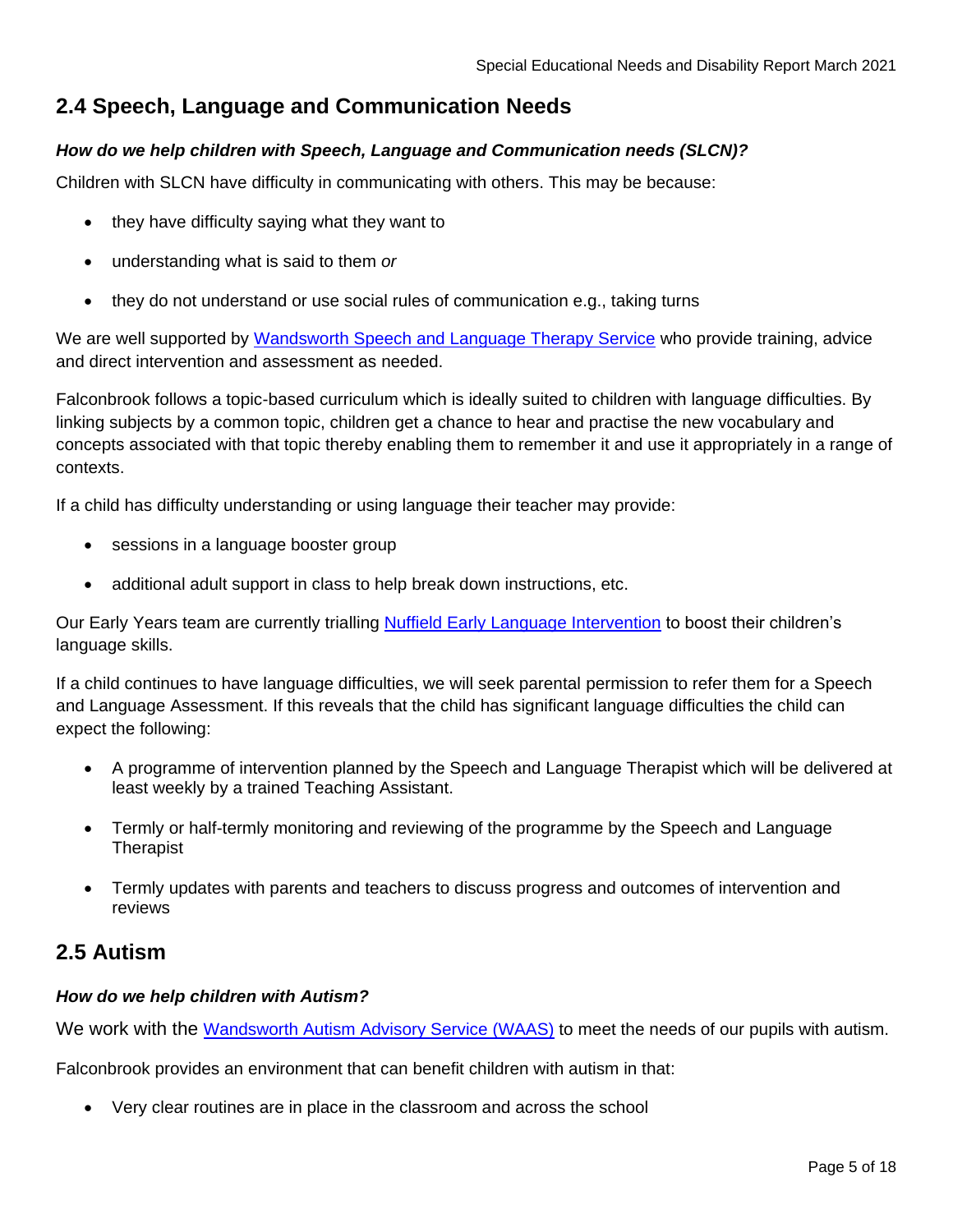- The school is peaceful
- Our behaviour policy is applied consistently and all pupils understand the rules
- All classes use a visual timetable
- Our teaching includes the use of visual information (pictures) as well as words
- We have a Sensory Room

Some children with autism are able to fully participate in lessons and school life with minimal support whilst others may need a higher level of support and differentiation. An individual intervention plan will be put in place according to the child's specific needs with help from the professionals who are working with the child.

## <span id="page-5-0"></span>**2.6 Cognition and Learning Needs**

#### *How do we help children with COGNITION AND LEARNING needs?*

Our core teaching programmes for writing and mathematics are ideal for children with special needs as they use a multi-sensory approach, can incorporate children at different stages of their learning and offer opportunities for practice and over-learning. Children use a variety of ways of recording so that those who have difficulties with language or writing are not disadvantaged. We use a phonics programme to teach children to read which works well for most children.

If children are struggling with reading, spelling or mathematics, their class teacher will put additional support in place such as extra reading or spelling sessions. Children who have trouble with counting and remembering number facts can be helped by 5 minute practice sessions daily. Memory aids, such as word-banks and calculators are available so that children who have difficulty 'learning things off by heart' do not waste time.

At Falconbrook we are supported by specialist teachers from the Wandsworth Literacy and Numeracy Support Service. They provide staff-training, advice, screening and individual assessments. If a child continues to struggle with reading, writing or mathematics we can refer them to one of these teachers who will:

- carry out a detailed assessment (this includes meeting parent)
- set up an individual work programme
- deliver a weekly lesson which will then be reinforced through daily practice with a Teaching Assistant.

## <span id="page-5-1"></span>**2.7 Emotional Needs**

#### *What support is there for my child's emotional well-being?*

Falconbrook places a high priority on the emotional well-being of our pupils. We recognise that if children are anxious or troubled this will impact on their learning and their behaviour. Our children benefit from:

- A positive behaviour policy which encourages pupils to develop self-help strategies.
- PATHS (Promoting Alternative Thinking Strategies) programme for all year groups.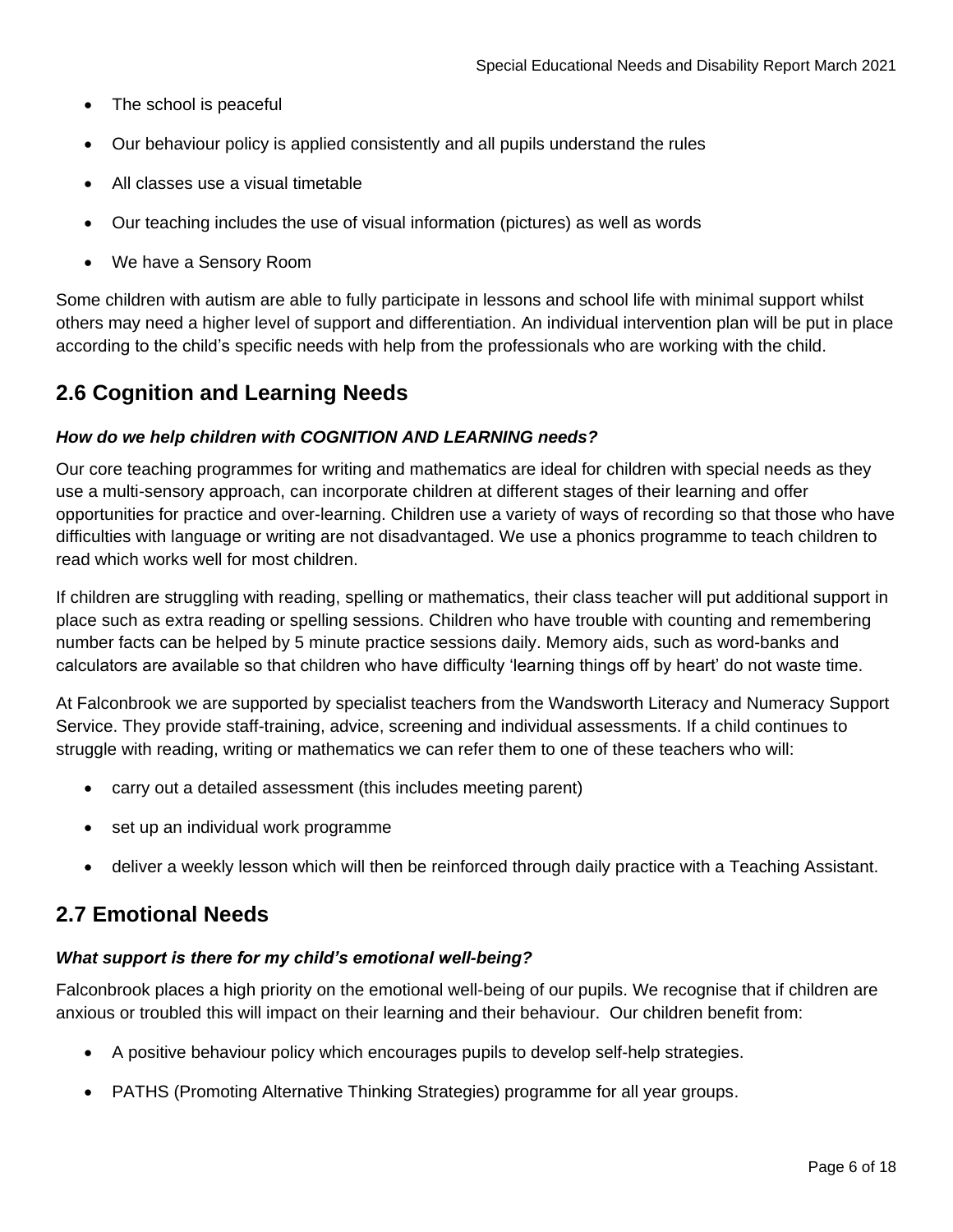• Rigorous safeguarding procedures whereby any concerns about a child's well-being are picked up and addressed quickly.

Additional support for children who are experiencing difficulties may include:

- An individual behaviour support plan
- Sessions with the school Emotional and Literacy Support Assistant (ELSA) (especially for life events, social skills development, anger- management, self-esteem)
- Therapeutic support (such as play, art and music therapy)
- Additional pastoral support
- Social skills group

We work with a range of services and professionals who help us to support children as needed:

- Assessment and advice from the **Educational Psychologist** who uses her specialist knowledge of how children learn and behave to advise us on how to help the child in school.
- A referral to **[CAMHS](https://thrive.wandsworth.gov.uk/kb5/wandsworth/fsd/service.page?id=230sInQ1lqs&familychannel=0)** (Child and Adolescent Mental Health Service) who may provide intervention: parenting work, family therapy or individual therapy & counselling.
- [Victoria Drive Pupil Referral Unit](https://thrive.wandsworth.gov.uk/kb5/wandsworth/fsd/service.page?id=...) outreach workers/etc
- [ADHD Clinic](https://thrive.wandsworth.gov.uk/kb5/wandsworth/fsd/service.page?id=2keDsBTo2Ck&familychannel=2-4-11)
- Links with [Future Skills](https://thrive.wandsworth.gov.uk/kb5/wandsworth/fsd/service.page?id=J_V1vNOTw5Q&familychannel=0)

## <span id="page-6-0"></span>**2.8 Sensory and Physical Needs**

#### *How do we help children with SENSORY AND/OR PHYSICAL needs?*

To meet children's sensory or physical needs we make adjustments that will enable them to fully participate in school life. To do this, we draw on the expertise of health professionals including Wandsworth [Occupational Therapy,](https://thrive.wandsworth.gov.uk/kb5/wandsworth/fsd/service.page?id=sVr83bz7J-4&familychannel=0) **[Hearing Support](https://thrive.wandsworth.gov.uk/kb5/wandsworth/fsd/service.page?id=h1DHCyk-1mk&familychannel=0) and [Vision Support](https://thrive.wandsworth.gov.uk/kb5/wandsworth/fsd/service.page?id=T0N779mg9hU&familychannel=0) Services.** 

If children are having problems with things such as dressing, attention and listening, focussing in class, handwriting, or co-ordination our first response is to try activities and resources recommended by the Wandsworth Occupational Therapy Service. Children may have:

- Short sessions with a Teaching Assistant (individual or group) to practise a particular skill
- Use of extra equipment such as: a wobble cushion' (to help them sit still), a pencil grip, a fiddle object, sloped writing desk, easy-grip scissors, timers, ear-defenders etc.
- Sessions in our **sensory room**
- Movement breaks
- Our walls are painted in soft, pastel colours to avoid over-stimulation.

If the problems persist, a referral to the Occupational Therapist (OT) can be made. If accepted the child will undergo a detailed assessment and an individual programme will be put in place if needed. This may include:

• A block of therapy with an Occupational Therapist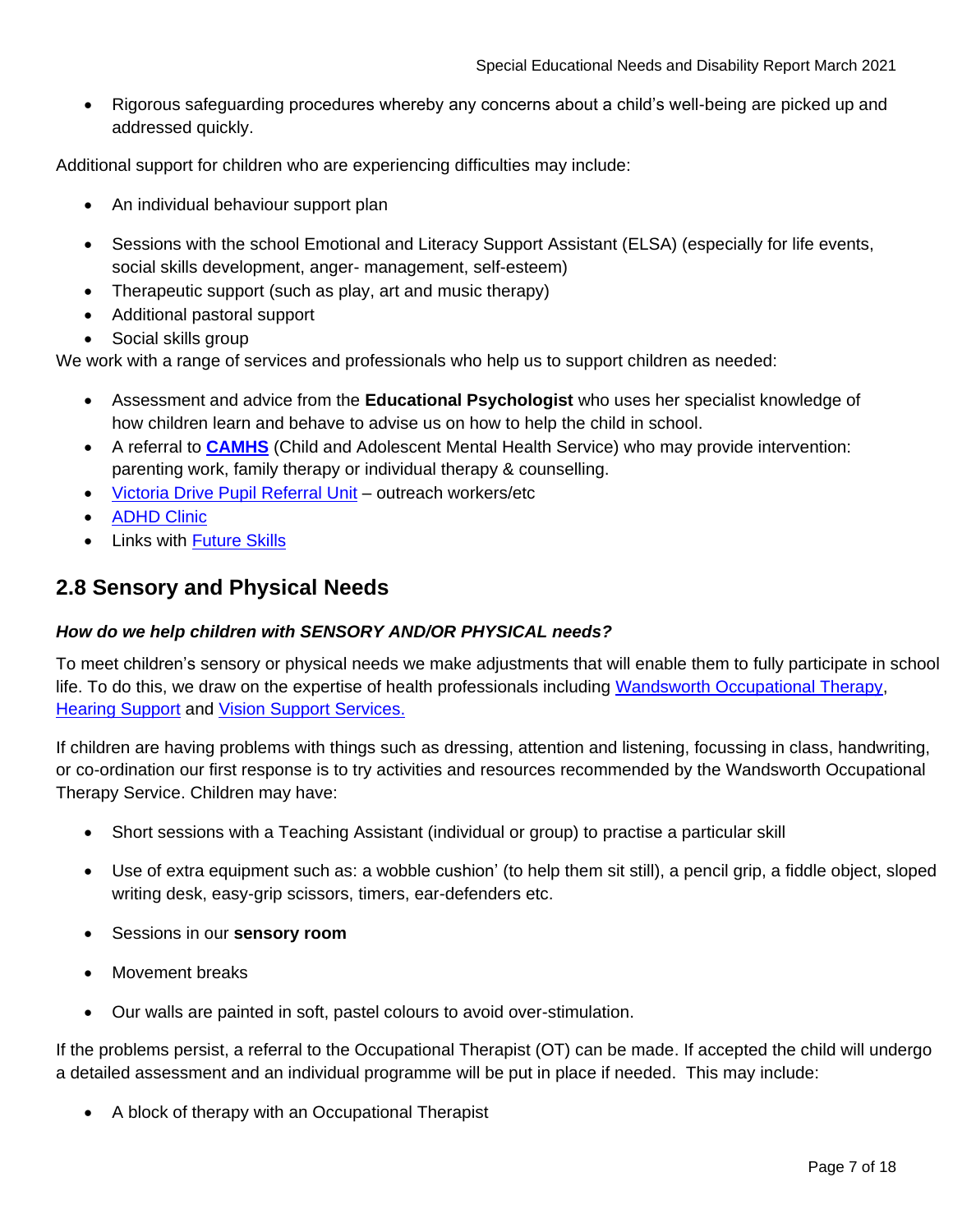• A programme of activities designed and monitored by the Occupational Therapist and delivered by a trained Teaching Assistant.

Please see Appendix 2 for Overview of SEND Provision.

## <span id="page-7-0"></span>**2.9 Medical Needs**

#### *What will you do if my child has medical needs?*

- We ensure that everyone knows the important details by circulating a list of all children with long-term medical needs to all staff including those who run clubs. It states the child's name, date of birth, condition, medication and where the medication is kept in the school. This list is updated when there is a change. It is circulated to all staff including those who run clubs.
- Each child has a care-plan with details of treatment. A copy is kept in the child's classroom and in the school office which is accessible to all staff.
- Appropriately trained staff are designated to administer treatment.
- Our [medical](https://www.falconbrook.wandsworth.sch.uk/wp-content/uploads/2020/12/Medical-Care-policy.pdf) care policy explains procedures in place to keep children with medical needs safe.
- New teachers are taken through the medical needs of the children in their class.
- Staff receive training from the school nurse or other medical professionals.
- Our school nurse keeps a record of children with medical needs and will support parents and staff as needed.

## <span id="page-7-1"></span>**2.10 Special Needs/Disability**

#### *How is Falconbrook accessible to children with special needs/disabilities*

• We always seek the advice of the healthcare professionals working with a child to know what adjustments that we need to make to enable them to fully participate in lessons, playtimes and school-life.

We plan well ahead with the pupil's needs in mind when arranging a particular school activity. This enables us to assess any risks and barriers and think about what steps we can take to remove these, so that the pupil can take part. If this is not possible, the school should consider arranging a more inclusive alternative activity for all the pupils.

- A Personal Emergency Evacuation Plan will be put in place and regularly practiced and reviewed to ensure that the child is able to exit the school building safely in the event of an emergency.
- Ground floor only accessible by wheelchair and has one wheelchair accessible toilet
- Fire-alarms are fitted with strobes
- When children do formal tests, such as termly NFER tests, the Wandsworth Test and SATS, we make adjustments so that they are not disadvantaged. For example, in a maths test, a child with poor reading skills will have an adult to read the questions to them – in this way the child is able to show their mathematical ability.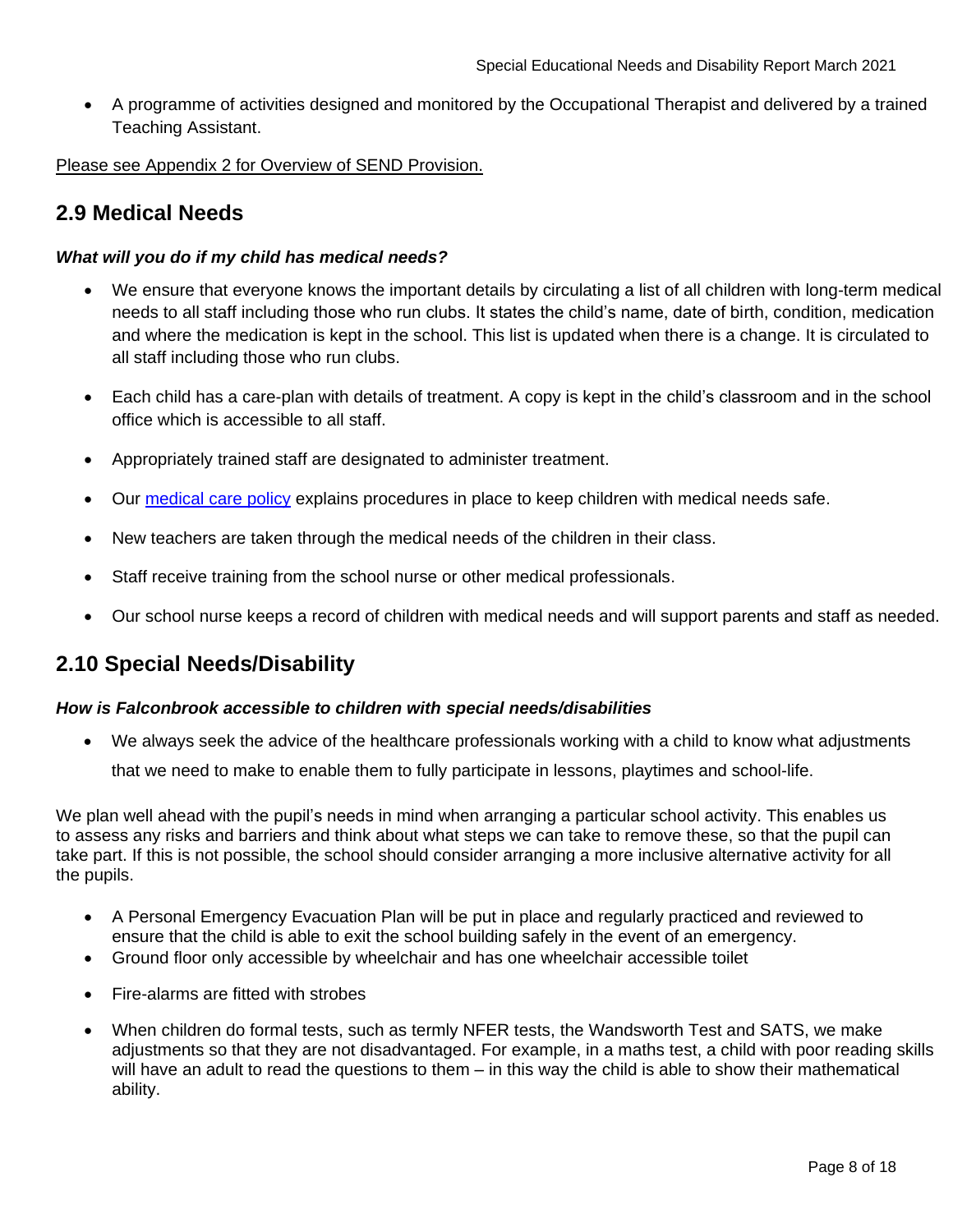• Sometimes we have to be imaginative in how we assess children's learning – if a child does not speak, for example, we might ask them to point at answers.

# <span id="page-8-0"></span>3. Staff Training

#### *What training do staff have?*

#### Whole-staff SEND related Training

Autism Awareness (90 minute introduction) – postponed from March 2021. To be rescheduled for summer term.

Attachment. Learning and Behaviour (November 2021)

Supporting Children Who Have Speaking Anxiety/Selective Mutism (November 2019)

Read, Write, Inc (phonics) (September 2019)

Medical Needs Procedures (September 18)

Anaphylaxis/epi-pen training (February 2020)

#### Individual Training

Elkan: Communication Support for Verbal Pupils with Autism Spectrum Disorder (Ms Barros) (2020)

Making Sense of autism: raising Awareness (Ms Tugwell; Ms Mansouri) (2020)

Selective Mutism Awareness and Intervention (Ms Wormald) (December 2020)

Wordaware: (Ms Tugwell) (September 2020)

Wordaware: (Ms Pieniek-Jones, Ms Khan, Ms Flatt, Ms McNeish, Ms Tugwell) (February 2020) Ms McGivern, Ms Steer, Ms Osbourne, Ms Tugwell (March 21)

Occupational Therapy Workshop (2 day) (Ms Barros and Ms Wells) (March 2019)

Attention Autism (Bucket Time) (EYFS Staff) (January 2020)

Sickle-Cell Anaemia Training (September 2020)

#### **Communication**

All staff use picture communication software (WIDGET)

Basic MAKATON used in EYFS

Some members of staff are trained in TEACCH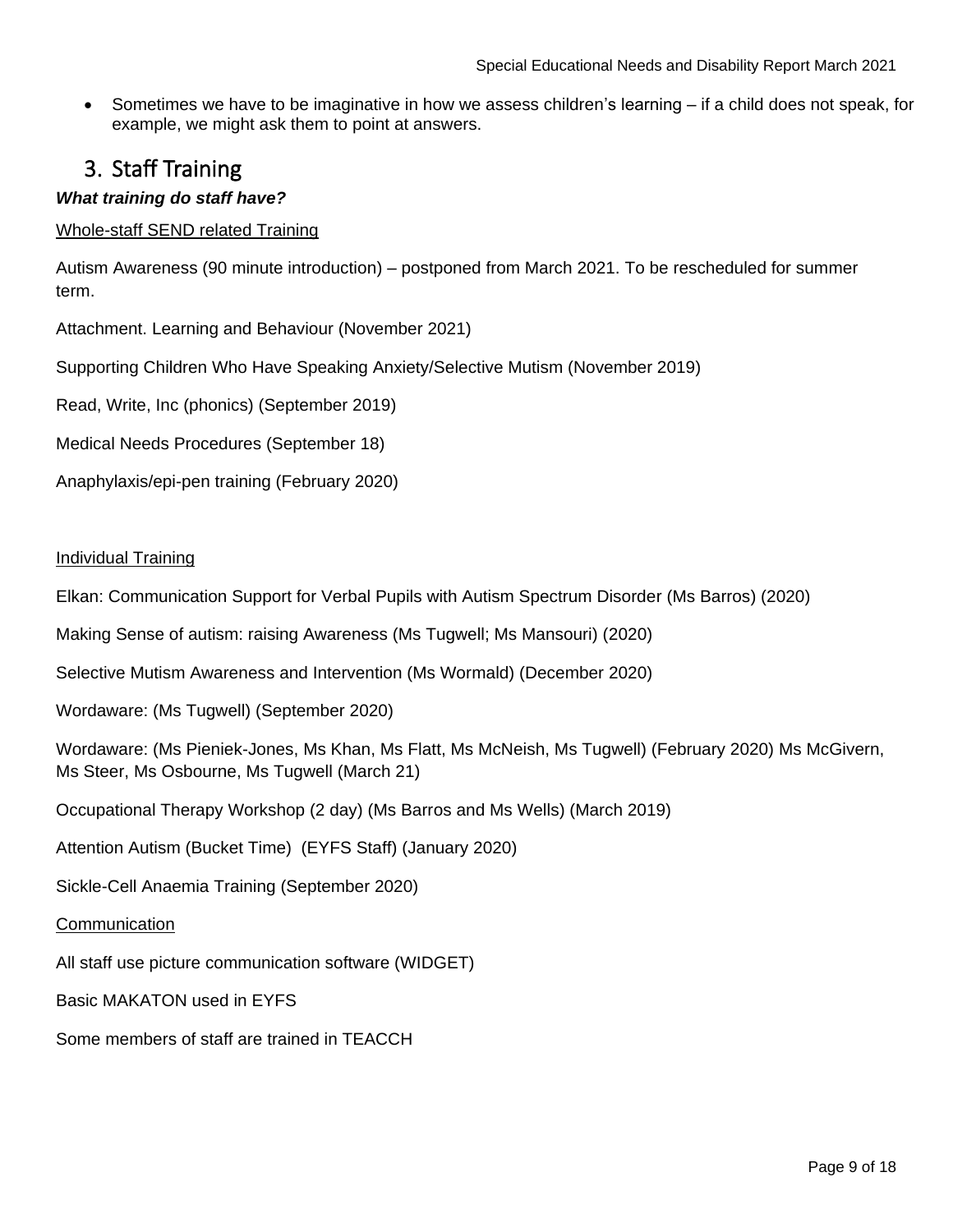# <span id="page-9-0"></span>4. SEND Support

#### *How is the SEND support planned, delivered and assessed?*

The extra help, which is different to that of the rest of the class, will be planned with the help of the SENCO and any other professionals who were involved in the assessment procedures. The SEN support will usually be recorded in an Individual Education Plan (IEP) and will focus on three or four individual targets that match the child's needs and against which success can be judged. It will state who is delivering the intervention and how. We follow a cycle of 'assess, plan, do, and review.' We meet with parents and professionals involved with the child's learning on a termly basis to review progress and set new targets. The intervention is judged to be successful if the child progresses at the same rate expected of all children or at a rate considered to be good by specialist advisers. SEN support continues until the child's attainment falls within the average range for their age group.

#### *What happens if the child is still struggling despite having had Special Needs Support?*

Very occasionally, a child continues to have great difficulties despite targeted Special Needs Support and may need a more intensive level of specialist help that cannot be met from the resources that we normally have. In these circumstances it is necessary to ask Wandsworth for an Education, Health and Care (EHC) needs assessment. This could lead to the child getting an EHC plan.

Please refer to 'Special educational needs and disability: a guide for parents and carers' (DfE August 2014) for more information about SEN procedures and practice in schools (including EHC plans). It can be found on-line at<https://www.gov.uk/government/publications/send-guide-for-parents-and-carers>or you can get a copy from Mrs Tugwell, on request.

#### *How will we support your child when they are starting at this school, moving to another class or another school?*

We recognize that transitions can be difficult for children with SEND, and we take steps to ensure that any transition is a smooth as possible.

#### *If your child is joining Nursery or Reception*

• Home visits are made for all children when they join Nursery or Reception. This enables teaching staff to meet the child and gives them the opportunity to ask parents about any additional needs that they may have. This enables us to make all necessary preparations for your child before they start school.

#### *If your child is moving to another school:*

- We will contact the school SENCO and ensure he/she knows about any special arrangements or support that needs to be in place for your child.
- We will make sure that all records about your child are passed on as soon as possible.
- If your child would be helped by a book/personal passport to support them in understand moving on, then one will be made for them. (See Appendix 3 for example of personal passport).

#### *When moving from one class to the next:*

• Class teachers meet and talk through every child including useful tips and important information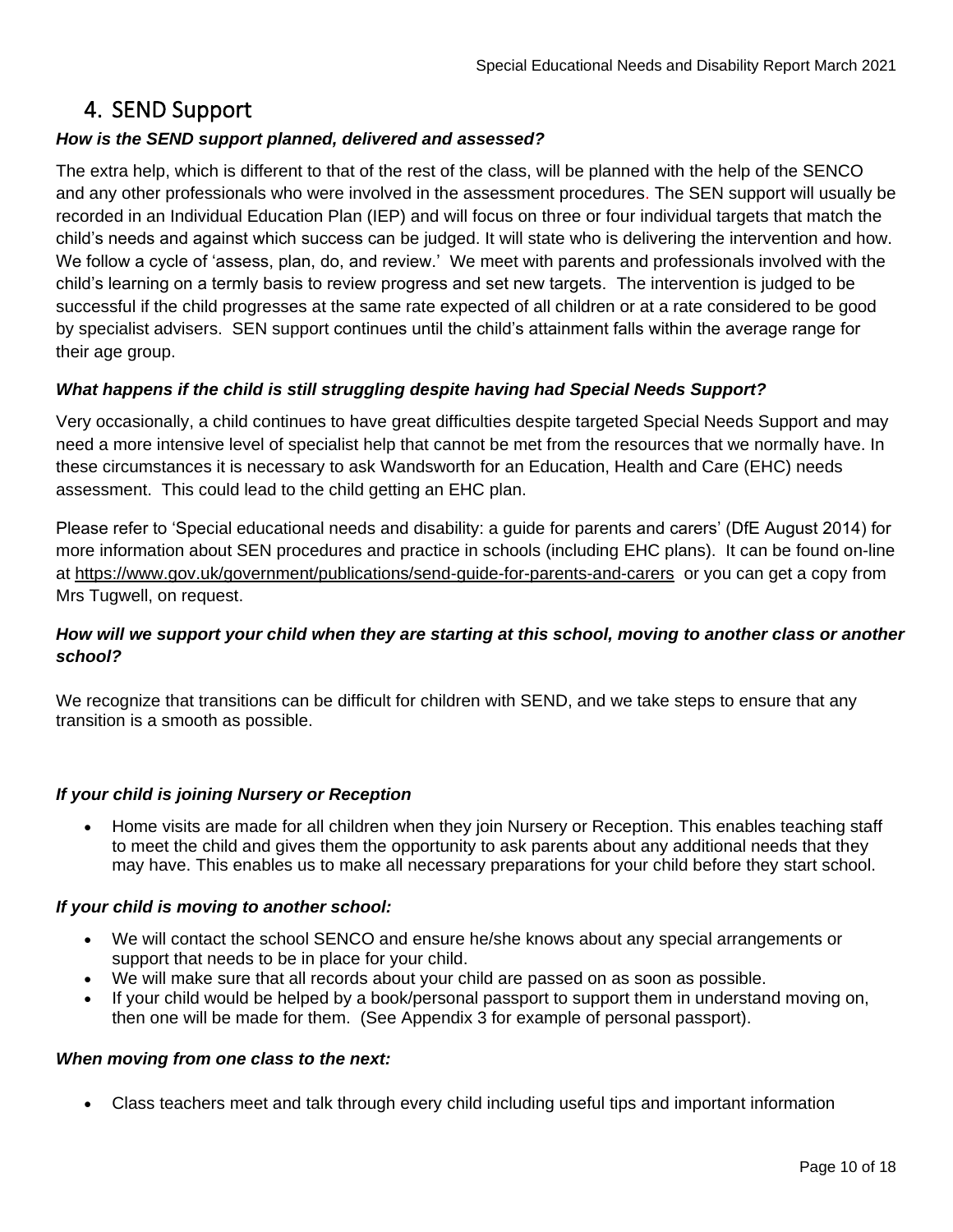- SENCO meets with class teachers at the beginning of the year and talks through children's needs (including medical)
- SENCO facilitates setting up of intervention timetables for each class
- If your child would be helped by a book/passport to support them in understand moving on, then one will be made for them. You will be asked to read through it with them at the end of the summer holiday.

#### *Transition to Secondary School*

#### *In Year 5*

- SENCO supports parents of Year 5 children with an EHCP (and other Yr 5 children with SEN) in researching Secondary Schools - facilitates/joins visits.
- Year 5 EHCP Annual Reviews with Wandsworth EHCP case-worker EHCPs updated to reflect the child as they are now.

#### *In Year 6:*

- The SENCO will discuss the specific needs of your child with the SENCo of the child's receiving secondary school.
- Secondary school SENCOs will be invited to Year 6 Annual Review Meeting for children with an EHCP.
- Your child will participate in focused learning relating to aspects of transition, to support their understanding of the changes ahead.
- Where possible, your child will visit their new school on several occasions, and in some cases staff from the new school will visit your child in this school.
- If your child would be helped by a book/passport to support them in understand moving on, then one will be made for them.

#### *Staff Qualifications relating to SEND:*

Ms Tugwell: OCR 7 in assessing and teaching learners with Specific Learning Difficulties (dyslexia)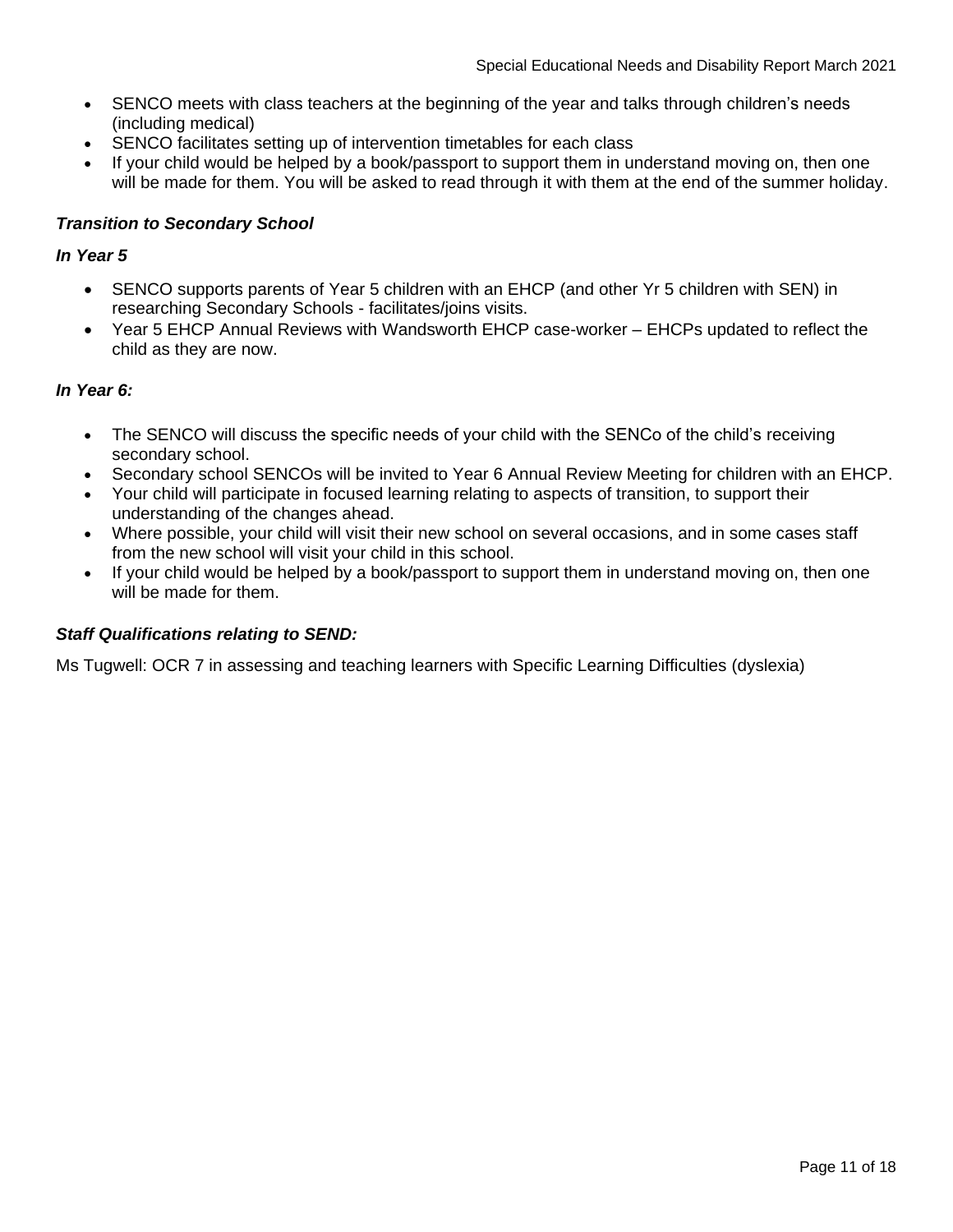# <span id="page-11-0"></span>**5. Appendices**

# <span id="page-11-1"></span>**Appendix 1 – Overview of SEND Identification Process**

**IDENTIFICATION AND ASSESSMENT OF PUPILS WITH SPECIAL EDUCATIONAL NEEDS**



\*Progress can be in areas other than learning-for instance, if a child needs to make additional progress with wider development or social needs.

\*\* For example: Speech and Language Therapist or Occupational Therapist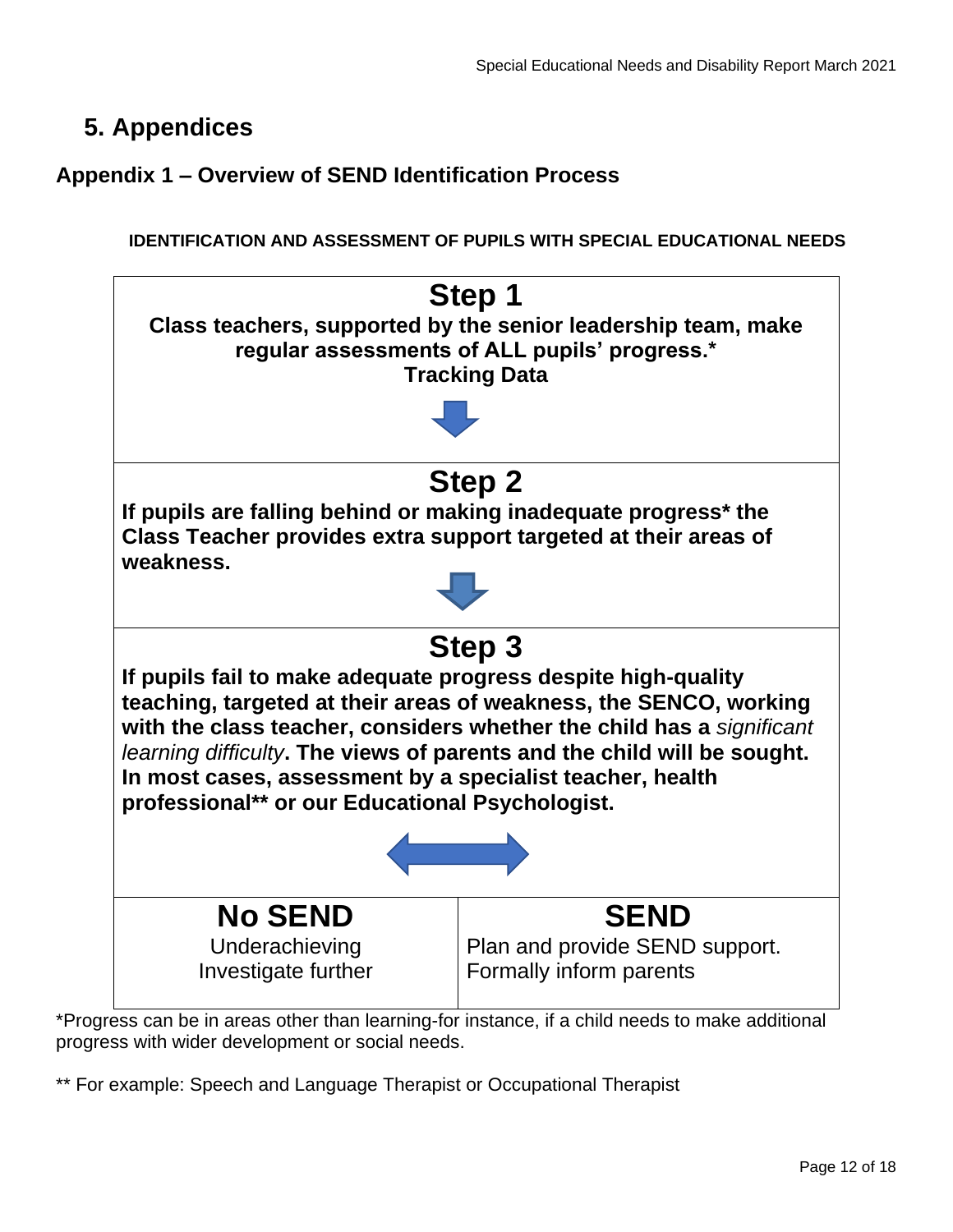# **Appendix 2 – SEND Provision**

<span id="page-12-0"></span>

| FALCONBROOK PRIMARY SCHOOL SPECIAL EDUCATIONAL NEEDS AND DISABILITY PROVISION |                                                                                                                                                                                                                                                                                                              |                                                                                                                                                                                                                                                                                                            |                                                                                                                                       |                                                                                                                                                                                                                                             |
|-------------------------------------------------------------------------------|--------------------------------------------------------------------------------------------------------------------------------------------------------------------------------------------------------------------------------------------------------------------------------------------------------------|------------------------------------------------------------------------------------------------------------------------------------------------------------------------------------------------------------------------------------------------------------------------------------------------------------|---------------------------------------------------------------------------------------------------------------------------------------|---------------------------------------------------------------------------------------------------------------------------------------------------------------------------------------------------------------------------------------------|
| <b>AREA OF NEED</b>                                                           | <b>WHOLE SCHOOL</b>                                                                                                                                                                                                                                                                                          | UNIVERSAL (ALL PUPILS)                                                                                                                                                                                                                                                                                     | <b>TARGETTED</b>                                                                                                                      | <b>SEN SUPPORT</b>                                                                                                                                                                                                                          |
|                                                                               | <b>STRATEGY</b>                                                                                                                                                                                                                                                                                              |                                                                                                                                                                                                                                                                                                            |                                                                                                                                       |                                                                                                                                                                                                                                             |
| SPEECH,<br><b>LANGUAGE &amp;</b><br><b>COMMUNICATION</b>                      | <b>Quality First Teaching</b><br>Visual prompts/resources<br>used routinely<br>Specialist advice and<br>training from:<br><b>Wandsworth Speech and</b><br><b>Language Therapy</b><br><b>Service</b><br><b>Wandsworth Autism</b><br><b>Advisory Service</b><br><b>Children's Development</b><br><b>Centre</b> | Topic-based curriculum:<br>contextualises, reinforces<br>and practices key<br>vocabulary and concepts<br>Makaton used routinely to<br>enhance communication in<br><b>Early Years</b><br>Use of 'knowledge<br>organisers' to support<br>learning<br>Multi-sensory approach to<br>the teaching of vocabulary | Language/communication<br>groups such as:<br>Explore & Talk (EYFS)<br>Teach Talk (KS1)<br>Word Aware (KS2)<br>Lego Therapy (All ages) | <b>Specialist Assessment</b><br>and individualised<br>programme.<br>Direct support from<br>Speech and Language<br>Therapist and/or<br><b>Wandsworth Autism</b><br><b>Advisory Service</b><br>Increased adult support<br>in class as needed. |
| <b>COGNITION AND</b><br><b>LEARNING</b>                                       | <b>Quality First Teaching</b>                                                                                                                                                                                                                                                                                |                                                                                                                                                                                                                                                                                                            |                                                                                                                                       | <b>LITERACY</b>                                                                                                                                                                                                                             |
|                                                                               | Lessons are pitched to<br>meet the needs of all<br>learners<br>Strategies in place to<br>support SEN children in<br>class                                                                                                                                                                                    | Daily literacy lessons<br>Story-telling/Talk for Writing<br>approach to teaching of<br>writing.                                                                                                                                                                                                            | Reading, spelling &<br>handwriting & catch-up<br>groups<br>1:1 reading with Reading<br>Volunteer<br>Individual assessment by          | <b>Specialist Literacy</b><br>Teacher $-$<br>assessment/individual<br>programme (in addition<br>to class-work)                                                                                                                              |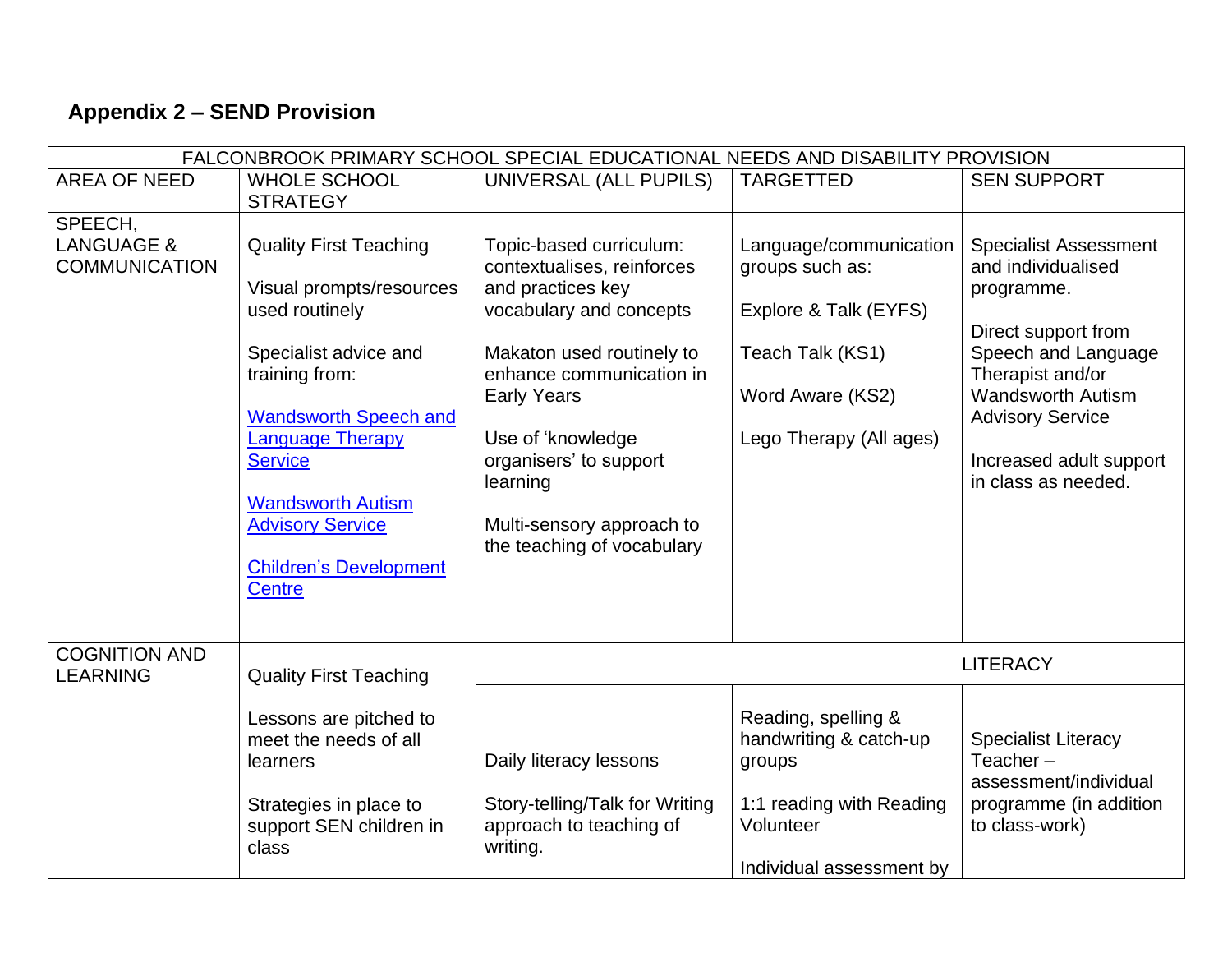Special Educational Needs and Disability Report March 2021

|                                 | Library                       | SENCO (formal &                 | Educational                  |
|---------------------------------|-------------------------------|---------------------------------|------------------------------|
| Curriculum progress is          |                               | informal) informs targeted      | Psychologist                 |
| tracked for all pupils          | E-library                     | interventions                   | <b>Assessment and Advice</b> |
|                                 |                               | Group screening                 | -explores reasons for        |
| Ongoing assessment of all       | <b>Reading Cafe</b>           | Programmes/resources:           | slow progress/learning       |
| children                        |                               |                                 | difficulties and offers      |
|                                 |                               | Wordshark online                | advice to help the child     |
| Targets are set effectively     |                               | <b>Rapid Reading</b>            | move forward.                |
| for all pupils                  |                               | <b>Blitz Literacy Programme</b> |                              |
|                                 |                               | <b>Read Write Inc.</b>          | Increased adult support      |
| Additional adults support       |                               | <b>Dandelion Phonic</b>         | in class as needed.          |
| learners                        |                               | Reading Programme               |                              |
|                                 |                               | Games                           |                              |
|                                 |                               | Magnetic letters & boards       |                              |
|                                 |                               |                                 |                              |
| Specialist advice and           |                               |                                 |                              |
| training from:                  |                               | <b>NUMERACY</b>                 |                              |
|                                 |                               |                                 |                              |
| <b>Wandworth Literacy &amp;</b> | Daily maths lessons           | 'Keep-up' interventions         | <b>Specialist Numeracy</b>   |
| <b>Numeracy Support</b>         |                               | before or after lessons         | Teacher $-$                  |
| <b>Service</b>                  | <b>Maths Mastery Approach</b> |                                 | assessment/individual        |
|                                 |                               | Individual assessment by        | programme of work (in        |
| <b>Wandsworth Educational</b>   |                               | SENCO (informal)                | addition to class-work)      |
| <b>Psychology Service</b>       |                               | informs targeted                |                              |
|                                 |                               | interventions                   | Educational                  |
| <b>Related Policies:</b>        |                               |                                 | Psychologist                 |
|                                 |                               | Additional intervention         | <b>Assessment and Advice</b> |
| <b>Teaching and Learning</b>    |                               | programmes:                     | -explores reasons for        |
| <b>Policy</b>                   |                               |                                 | slow progress/learning       |
| Reading, Writing, Maths,        |                               | Numicon: Close The Gap          | difficulties and offers      |
| <b>Science &amp; Humanities</b> |                               |                                 | advice to help the child     |
| policies                        |                               | Plus One & Power of Two         | move forward.                |
| <b>Assessment Policy</b>        |                               |                                 |                              |
| <b>Accessibility Plan</b>       |                               |                                 | Increased adult support      |
| <b>SEND Policy</b>              |                               |                                 | in class as needed.          |
|                                 |                               |                                 |                              |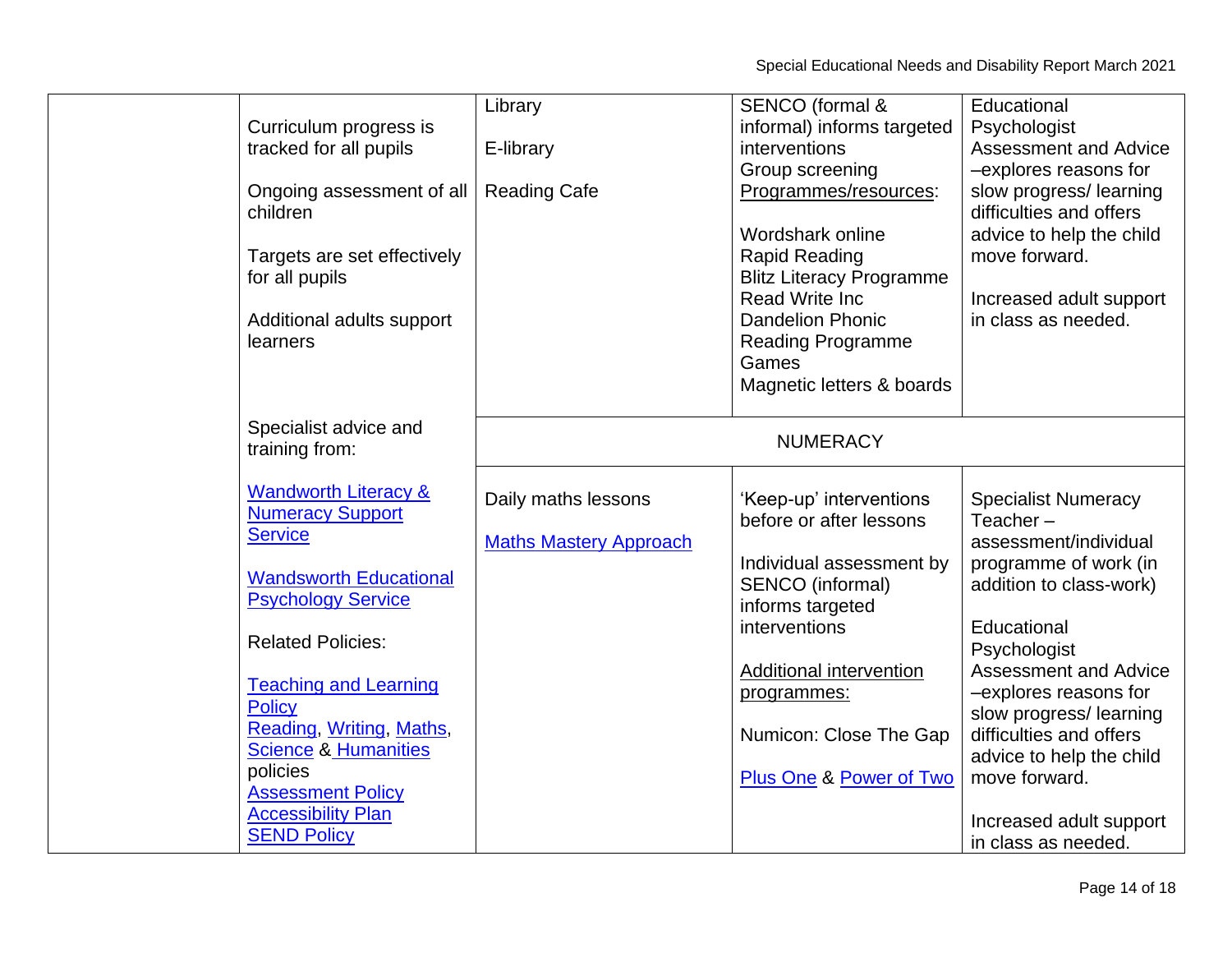| SOCIAL,<br><b>EMOTIONAL AND</b><br><b>MENTAL HEALTH</b> | Safeguarding the well-<br>being of all children of<br>paramount importance.<br>Specialist advice and<br>training from:<br><b>Wandsworth Schools and</b><br><b>Community Psychology</b><br><b>Services</b><br><b>Wandsworth Child &amp;</b><br><b>Adolescent Mental Health</b><br><b>Service (CAMHS)</b><br><b>ADHD Service</b><br><b>Related Policies:</b><br><b>Behaviour Management</b><br>policy<br><b>Anti-bullying policy</b><br><b>Child Protection &amp; Safe-</b><br>guarding policy | <b>PSHE Curriculum:</b><br><b>Promoting Alternative</b><br><b>Thinking Strategies</b><br>(PATHS) lessons<br>Circle Time, assemblies,<br>role-play,<br>stories<br>Pastoral support | <b>Emotional Literacy</b><br><b>Support Assistant (ELSA)</b><br>1:1 counselling sessions<br>(trainee<br>psychotherapists)<br><b>Behaviour Support Plan</b> | Victoria Drive Pupil<br>Referral Unit (PRU) -<br>outreach support in<br>school or off-site at<br><b>Victoria Drive</b><br>Future Skills - 1:1<br>mentoring<br>Educational<br>Psychologist-<br>assessment/advice/work<br>with children in school<br><b>CAMHS</b><br>intervention/support |
|---------------------------------------------------------|----------------------------------------------------------------------------------------------------------------------------------------------------------------------------------------------------------------------------------------------------------------------------------------------------------------------------------------------------------------------------------------------------------------------------------------------------------------------------------------------|-----------------------------------------------------------------------------------------------------------------------------------------------------------------------------------|------------------------------------------------------------------------------------------------------------------------------------------------------------|-----------------------------------------------------------------------------------------------------------------------------------------------------------------------------------------------------------------------------------------------------------------------------------------|
| PHYSICAL &<br><b>SENSORY</b>                            | Physical education and<br>sport an integral part of<br>the curriculum, valued for<br>the contribution it makes<br>to the holistic<br>development of young<br>people.                                                                                                                                                                                                                                                                                                                         | PE lessons<br>All classes take part in the<br>'daily mile' to enhance<br>fitness<br>Lunchtime and after-school<br>sports clubs                                                    | Group/individual sessions<br>to develop physical skills.<br>Strategies in place to<br>support pupils who have<br>difficulty with focus and<br>attention.   | <b>Specialist Assessment</b><br>by health professional.<br>Individually planned<br>therapies to address<br>needs and enable child<br>to make the most of                                                                                                                                |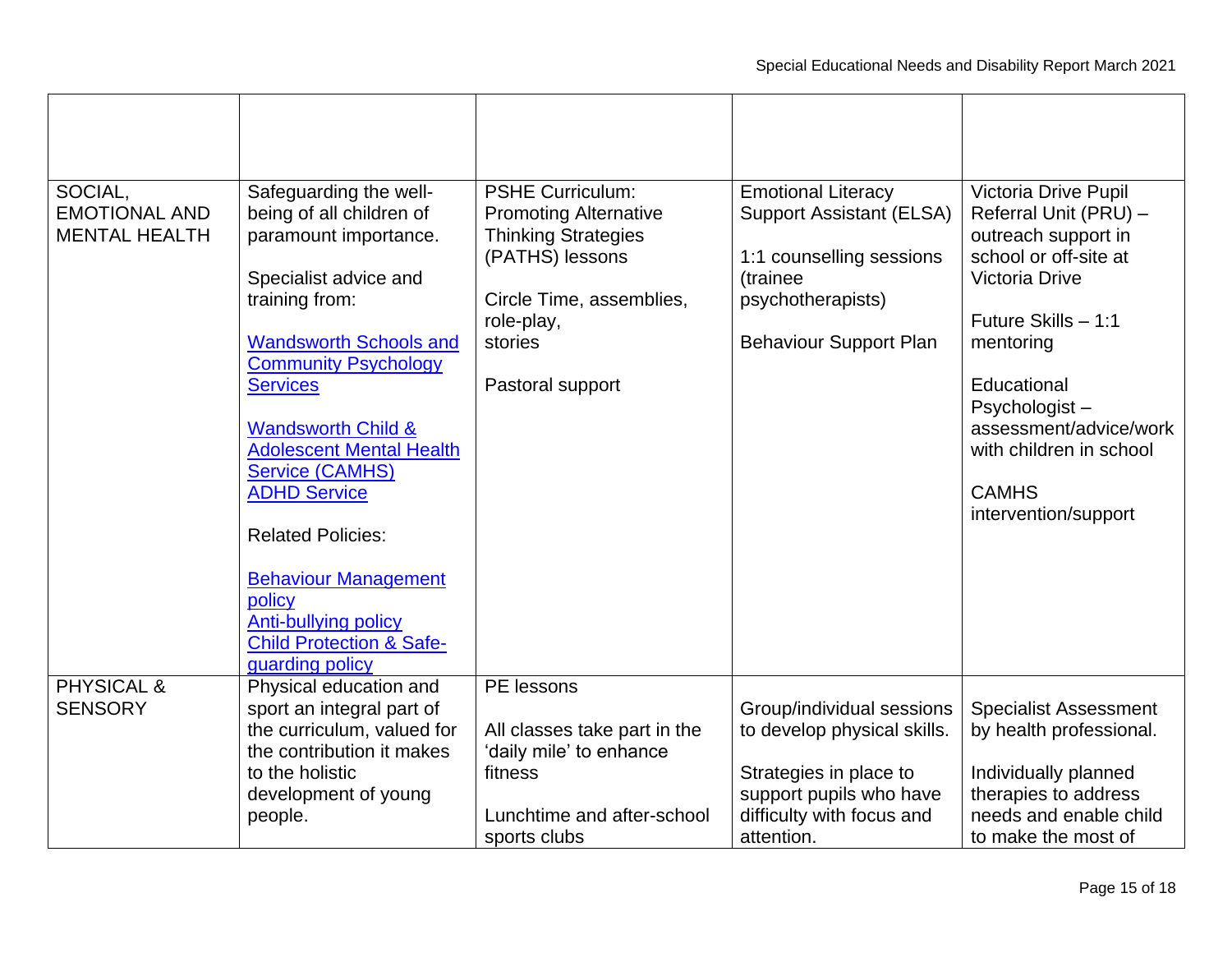| In receipt of Sports Grant<br>Specialist advice and<br>training from: | Aids such as cushions,<br>pencil grips, fiddle-toys<br>as needed. | their abilities and skills. |
|-----------------------------------------------------------------------|-------------------------------------------------------------------|-----------------------------|
| <b>Occupational Therapy</b><br><b>Service</b>                         | <b>Sensory Room</b>                                               |                             |
| <b>Physiotherapy Service</b>                                          |                                                                   |                             |
| <b>Developmental Paediatric</b><br><b>Team</b>                        |                                                                   |                             |
| <b>ADHD Service</b>                                                   |                                                                   |                             |
|                                                                       |                                                                   |                             |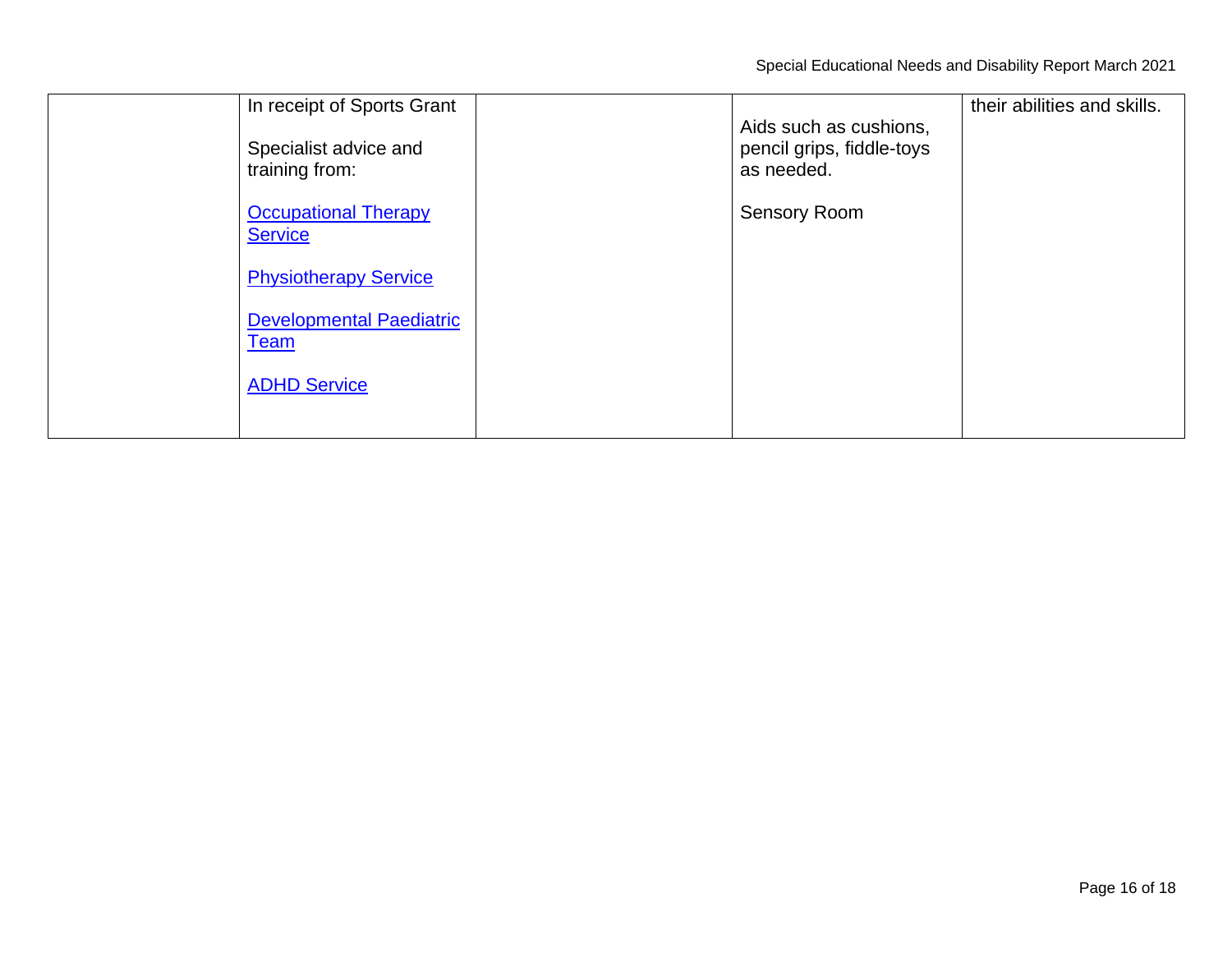# <span id="page-16-0"></span>**Appendix 3 – Personal Passport Example**

| Appendix 3 - Personal Passport Example<br><b>My Passport</b> | These are my friends<br>We are saying<br>Goodbye to Year 3<br>and<br><b>Hello to Year 4!</b> | In Year 3<br>My teacher said                                                                                                         |
|--------------------------------------------------------------|----------------------------------------------------------------------------------------------|--------------------------------------------------------------------------------------------------------------------------------------|
| In Year 4<br>Then I will feel happy and<br>work well.        | This is my new classroom<br>This is where I will<br>hang up my coat                          | This is where I will play in the<br>playground<br>And this is where I will eat my<br>lunch                                           |
| These are the toilets I will use<br>in Year 4                | Here is my new teacher<br>These are other adults who<br>can help me in the classroom.        | After the summer holiday I will<br>see all my friends and all the<br>teachers at school.<br>I am looking forward to<br>I am excited! |